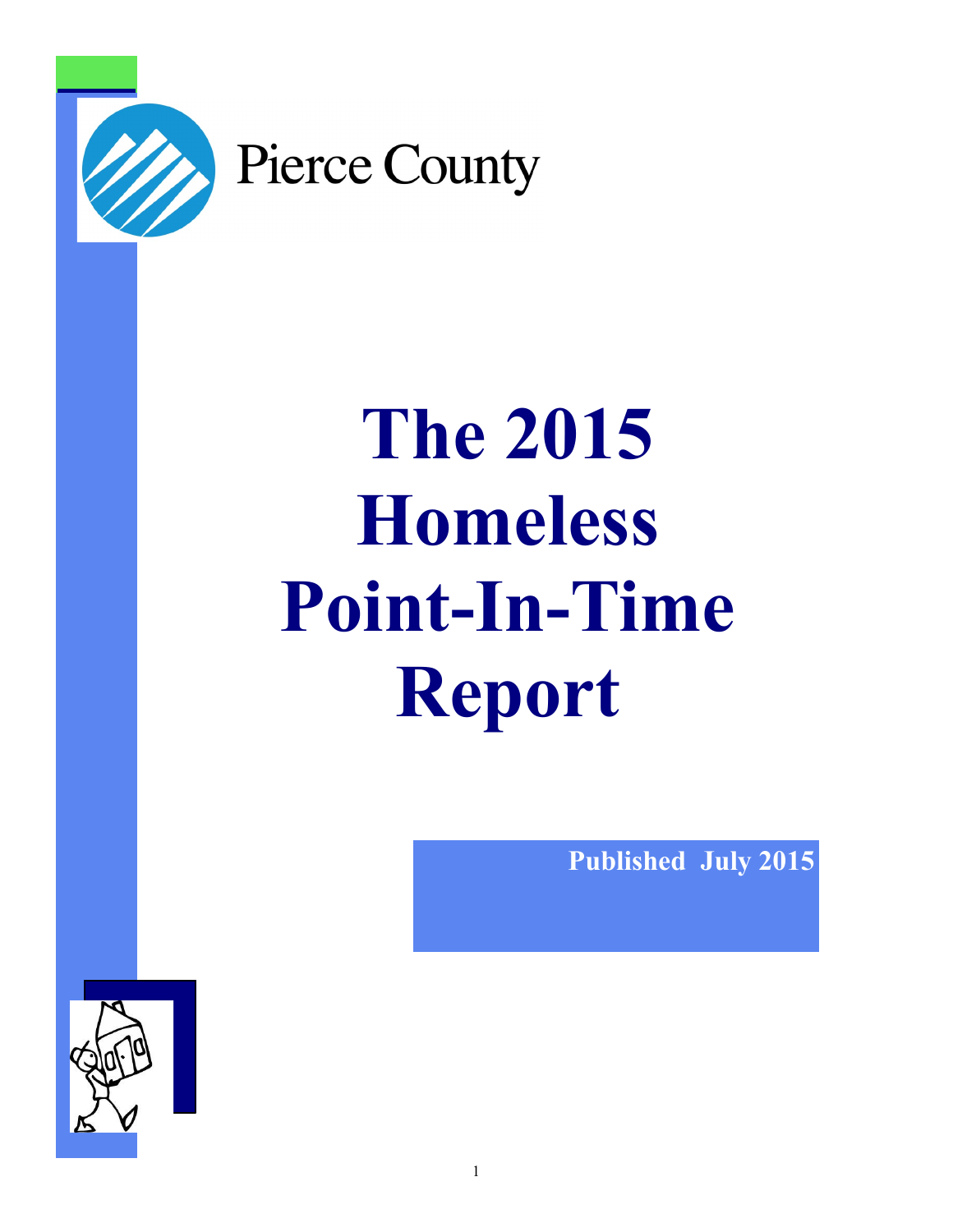## **Acknowledgments**

#### PLANNING COMMITTEE

Paula Anderson, Jessica Arteaga, Michelle Douglas, John Eckstrom, Rae Anne Giron, LaMont Green, Seth Kirby, Valeri Knight, John Oldham, Dana Peterson, Jack Stillmaker, and Erykah Sutton-Hernandez

#### PARTICIPATING AGENCIES

Associated Ministries, Catholic Community Services, City of Lakewood, City of Tacoma, Clover Park School District, Comprehensive Life Resources, Courage 360, Exodus Housing, Freezing Nights, Fusion Housing, Greater Lakes Mental Health, Guadalupe House, Helping Hand House, Homeward Bound, Knights of Columbus of Gig Harbor, Korean Women's Association, Key Peninsula Community Center, Lakewood Area Shelter Association, MDC, Neighborhood Clinic, Pierce County, Pierce County Public Libraries, Puyallup Homeless Coalition, Puyallup School District, Rainbow Center, Reach Center, Salvation Army, Share and Care House, South Outreach Services, Sumner School District, Tacoma Public Libraries, Tacoma Rescue Mission, Tacoma School District, Tacoma/Pierce County Coalition to End Homelessness, Veterans Administration, Washington State Department of Social and Health Services, and YWCA.

#### DONATIONS

Bird Family Dentistry, Catholic Community Services, City of Gig Harbor, Knight of Columbus of Gig Harbor, MDC, MDC Staff, Pierce County Community Members, Pierce County Staff, and St. Nicholas Catholic Church.

#### DATA ENTRY

Elsa Jaramillo, Pierce County Community Connections

#### DEBRIEFING COMMITTEE

Beverly Bowen-Bennett, Peter Conrad, Michelle Douglas, Rae Anne Giron, LaMont Green, Elsa Jaramillo, Seth Kirby, Valeri Knight, Najla Munshower Neumann, John Oldham, Jeff Rodgers, Marcy Stahl, Jack Stillmaker, and Erykah Sutton-Hernandez

Special thank you to MDC for hosting the 2015 Point-In-Time event.

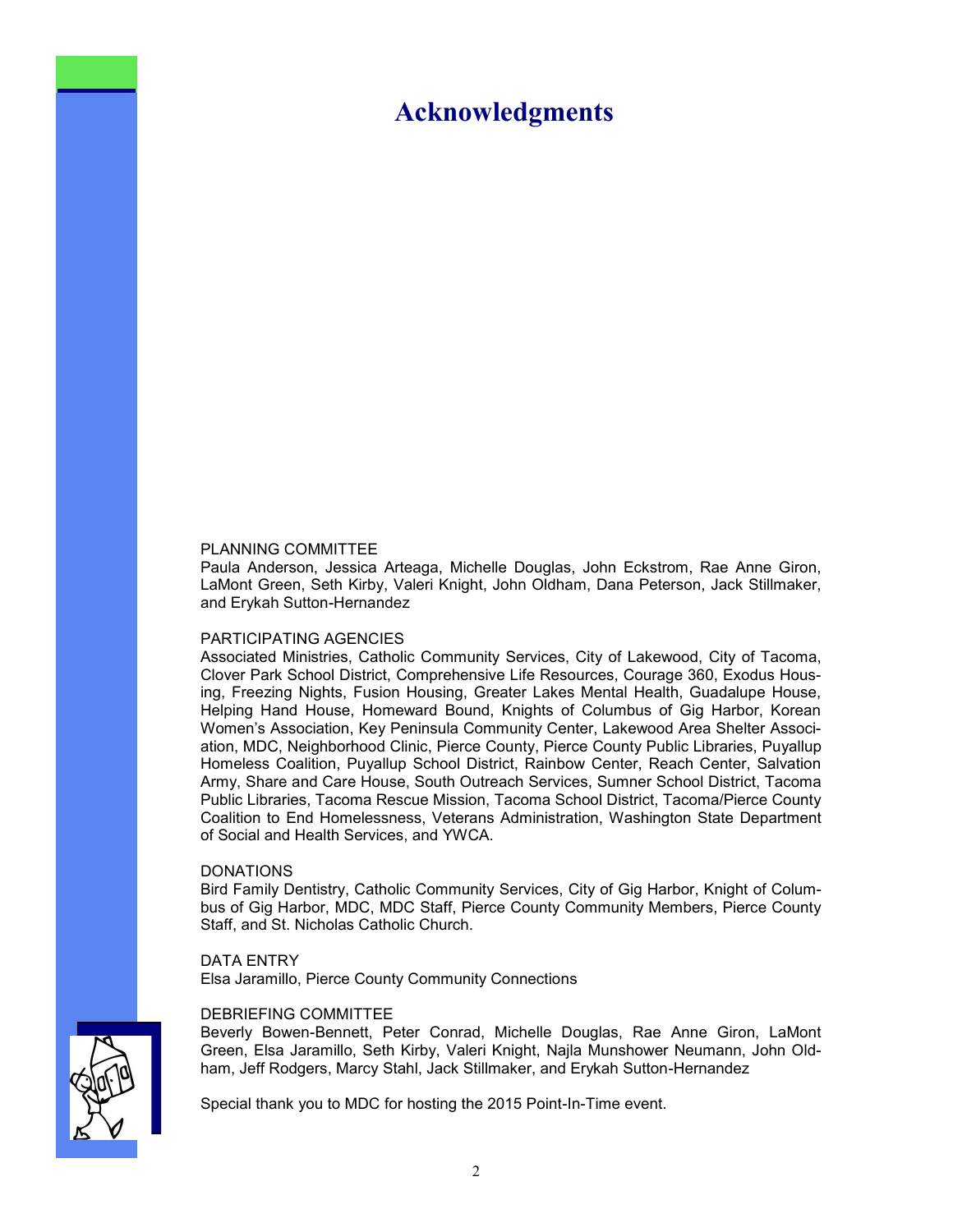# **Table of Contents**

| About this Report               | 4               |
|---------------------------------|-----------------|
| <b>Key Findings</b>             | 5               |
| All Persons                     | 6               |
| <b>Homeless Individuals</b>     | 10              |
| <b>Homeless Families</b>        | 11              |
| <b>Homeless Veterans</b>        | 12 <sub>2</sub> |
| <b>Chronically Homeless</b>     | 13              |
| Individuals Housing Inventory   | 14              |
| <b>Family Housing Inventory</b> | 15              |
| Appendices                      | 16              |

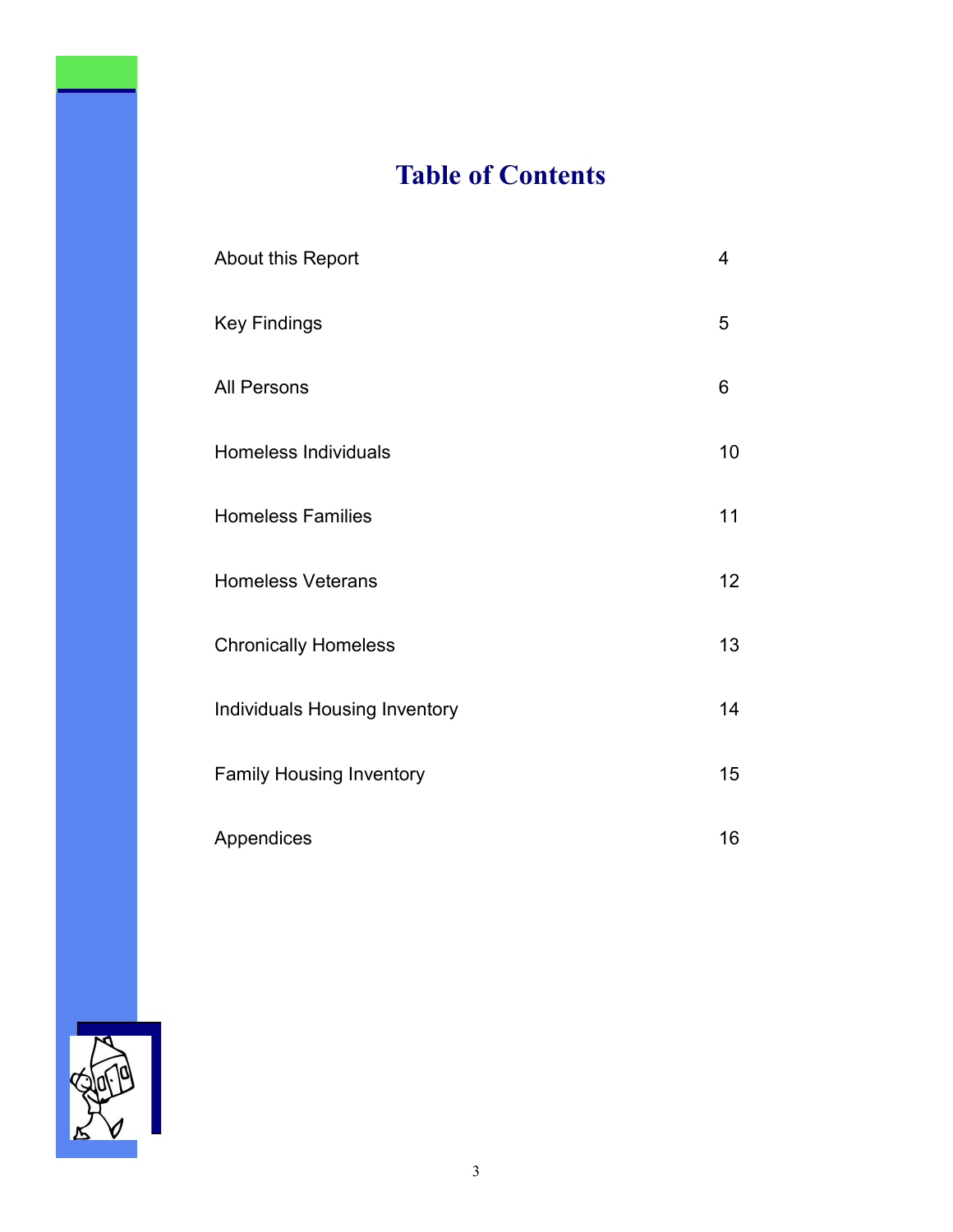# **About this Report**

Pierce County Community Connections conducts the Point-in-Time (PIT) Count annually as required by the U.S. Department of Housing and Urban Development (HUD) and the Washington State Department of Commerce (DOC). The PIT offers a snapshot of the number of people experiencing homelessness in emergency shelters, transitional housing, those sleeping outside and in other places not meant for human habitation. The PIT provides an estimate of the number of homeless persons within particular subpopulations, such as chronically homeless households and veterans.

HUD has standards for conducting the PIT Count with a variety of approved methods to produce the estimates. The Tacoma/Lakewood/Pierce County Continuum of Care (CoC) elected to use the census or survey methodology for the unsheltered portion, which, when combined with data from the Homeless Management Information System (HMIS), produces a count of all homeless people in Pierce County that does not require any estimates in the calculation. The PIT count is not without limitations. For example, it does not, and cannot, purport to conclusively reflect all unsheltered people experiencing homelessness. Variances in count methodologies make comparisons across jurisdictions problematic. The PIT count is, however, the only measure that enumerates people experiencing unsheltered homelessness in addition to those who are sheltered. Unsheltered surveys are conducted by outreach workers and volunteers who canvas Pierce County and survey the number of people who appear to be living in places not meant for human habitation. By their very nature, unsheltered counts have more limitations than sheltered counts.

Despite its flaws, the annual PIT count is the most reliable estimate of people experiencing homelessness in Pierce County, and provides us with the ability to track general trends over time. This PIT report shows how homelessness, among population subsets, has changed between 2010 and 2015. Gender, race, and ethnicity, however, track a more limited time frame, as that data was not collected as part of the PIT prior to 2014. This is the first year that young adult (unaccompanied youth under the age of 25) data was included in the PIT counts.

This report also provides an inventory of available beds or units in emergency shelters, transitional housing programs, rapid re-housing programs, permanent supportive housing programs, and other permanent housing.

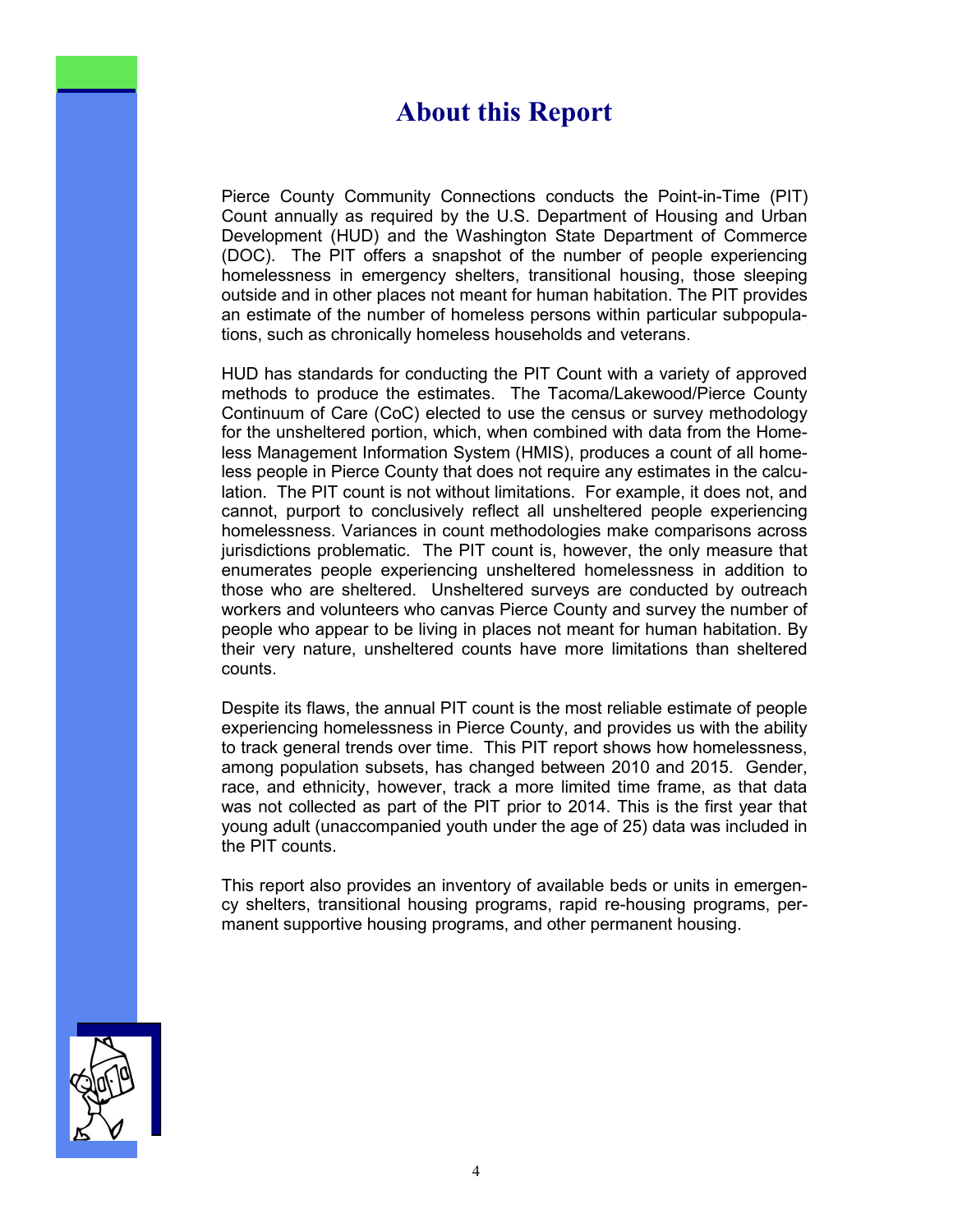# **Key Findings**

#### **ALL HOMELESS HOUSEHOLDS**

- The Point in Time Count conducted on January 22 & 23, 2015, identified 1,283 people experiencing homelessness in Pierce County.
- Most persons (73% or 942) were staying in temporary housing (emergency shelter or transitional housing).
- Over a quarter (27% or 341) of persons slept in an unsheltered location or a place not meant for human habitation.
- Since 2010, the number of persons who slept in an unsheltered location has almost doubled.
- One quarter (93 or 27%) of the persons included in the unsheltered count (341) were households who were enrolled in a rapid re-housing program but had not yet secured housing.
- Since 2010, the number of persons in temporary housing (emergency shelter and transitional housing) has decreased by 42% from 1,637 persons to 695 persons.
- In the last three years, family transitional housing units have been reduced by 241 due to the conversion of transitional housing to permanent housing and correcting the Housing Inventory Chart.

#### **TARGETED SUBPOPULATIONS**

- Veteran homelessness has not declined significantly (2% or 3 veterans) since 2010.
- The vast majority (95%) of chronically homeless households were individuals (202 persons). The remaining 5% were chronically homeless families (11 persons).

• This was the second year Pierce County conducted a targeted count to identify youth and young adults (ages 13 –17) experiencing homelessness. In 2015, the count identified 5 persons, a decrease of 86% over the 2014 count (37). This was the first year 106 young adult households (households with members ages 18-24 or lower) were reported for the Point in Time.

#### **HOMELESSNESS BY HOUSEHOLD TYPES**

- Nearly all (92%) of the **families** experiencing homelessness, or 482 persons in 142 out of 154 families, were in temporary housing (emergency shelter or transitional housing programs).
- Over two-thirds (512) of the **single individuals** (757 persons) were males.
- Of single males, 61% (313) slept in a sheltered location (emergency or transitional housing), mainly in emergency shelters.
- Nativity House Emergency Shelter added 22 new shelter beds when they moved from the Tacoma Avenue Shelter location.
- Randall Townsend and Nativity House Apartments opened in late 2014 adding 85 permanent supportive housing units.



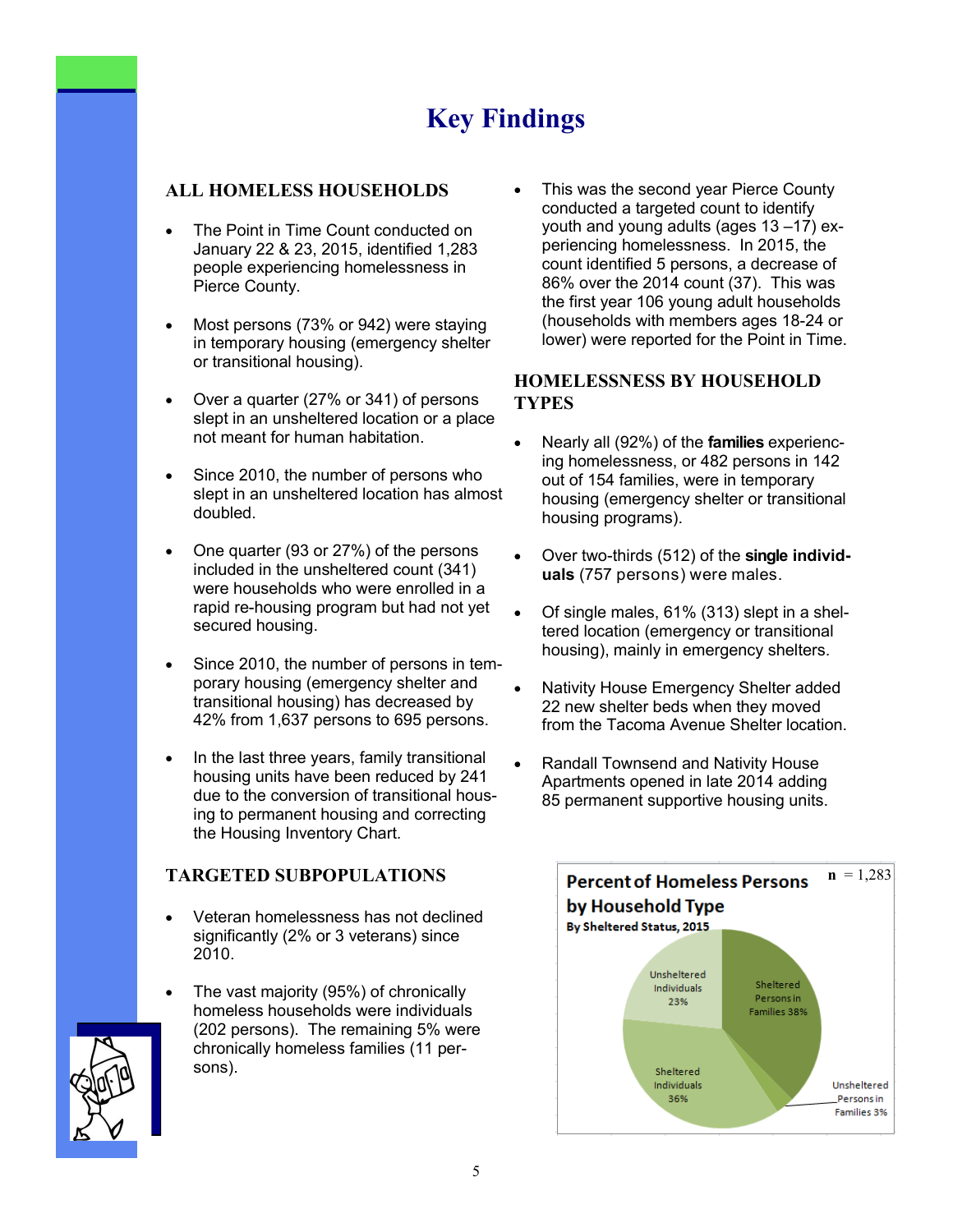

#### **On a Single Night in January 2015**

- 1,283 persons were homeless in Pierce County.
- Single individuals and unaccompanied youth households made up 59% of persons experiencing homelessness (762 persons).
- Of the 762 single individuals and unaccompanied youth, 460 persons (60%) were staying in temporary housing (emergency shelters or transitional housing) programs.
- Forty percent (or 302 out of 762 single individuals and unaccompanied youth) were reported sleeping in unsheltered locations.
- The remaining 40% of the total count, or 521 persons, were people in homeless families.
- Most families (482 persons) were sheltered, and 39 persons in families reported sleeping in unsheltered locations, such as streets, cars, or abandoned buildings.
- Two-thirds of homeless persons (65% or 840) were over the age of 24.
- One-quarter were age 17 and under (314 in families and 5 unaccompanied youth).
- The remaining 10% were between 18 and 24 years of age (124); 21 persons unsheltered and 103 persons in temporary housing.

#### **Since 2010**

**All Persons**

- Overall, homelessness measured during the PIT Count declined by 29% (or 524 fewer persons).
- The overall decline was driven by the 695 fewer persons in emergency shelters or transitional housing (42% decline) since 2010, which is mainly due to the conversion of 241 family transitional housing units to permanent housing units in 2013 and 2014.
- The number of persons sleeping in unsheltered locations was at its lowest in 2013 (120 persons), but almost tripled to 341 counted in 2015. The increase is partially due to 93 rapid re-housing clients who had not been housed when the PIT count occurred.

| <b>Change in the Numbers of Homeless Persons</b> |        |           |           |        |  |  |  |
|--------------------------------------------------|--------|-----------|-----------|--------|--|--|--|
| By Sheltered Status, 2010-2015                   |        |           |           |        |  |  |  |
|                                                  |        | 2014-2015 | 2010-2015 |        |  |  |  |
|                                                  | #      | %         | #         | %      |  |  |  |
| <b>Total Homeless</b>                            | $-181$ | $-12%$    | $-524$    | $-29%$ |  |  |  |
| <b>Sheltered</b>                                 | $-229$ | $-20%$    | $-695$    | $-54%$ |  |  |  |
| <b>Unsheltered</b>                               | 48     | 16%       | 171       | 100%   |  |  |  |

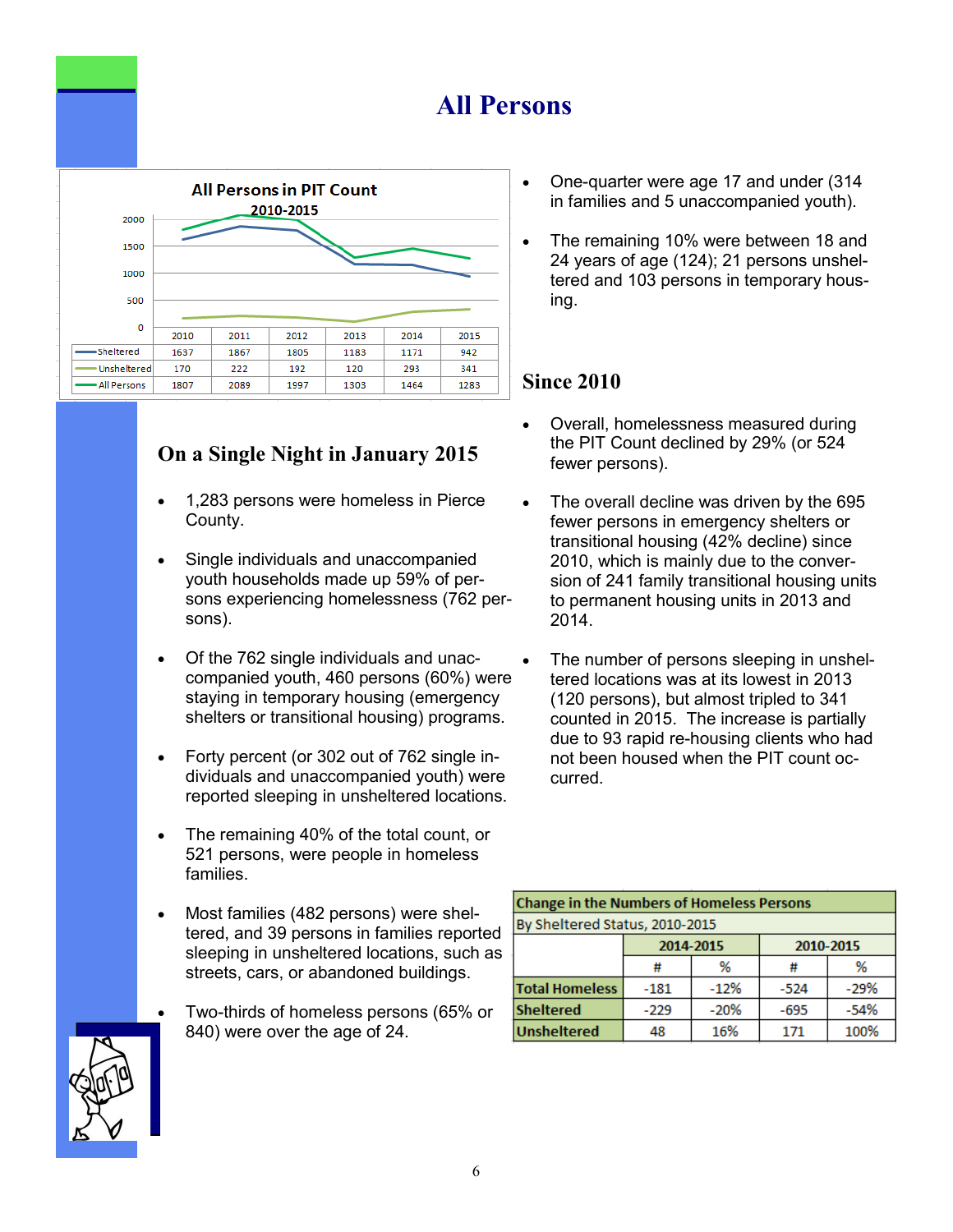

# **All Persons**

- **Age**
- The majority (88%) of persons unsheltered are over the age of 25.
- There is a larger percentage of persons under the age of 18 (32%) in sheltered situations than in unsheltered (6%) situations. The vast majority of the persons under 18 years old are in families with parents. Only three persons were identified as unaccompanied youth (without legal guardians).



**Note\*** - Family Households are represented as actual households, not persons

#### **Populations and Subpopulations**

- Chronically homeless individuals, veterans, and unaccompanied youth and young adults (UYAYA) subpopulations make up 37% of the total population.
- Persons in chronically homeless families only represent less than 1% of the total populations, which is significantly lower than the other subpopulations.

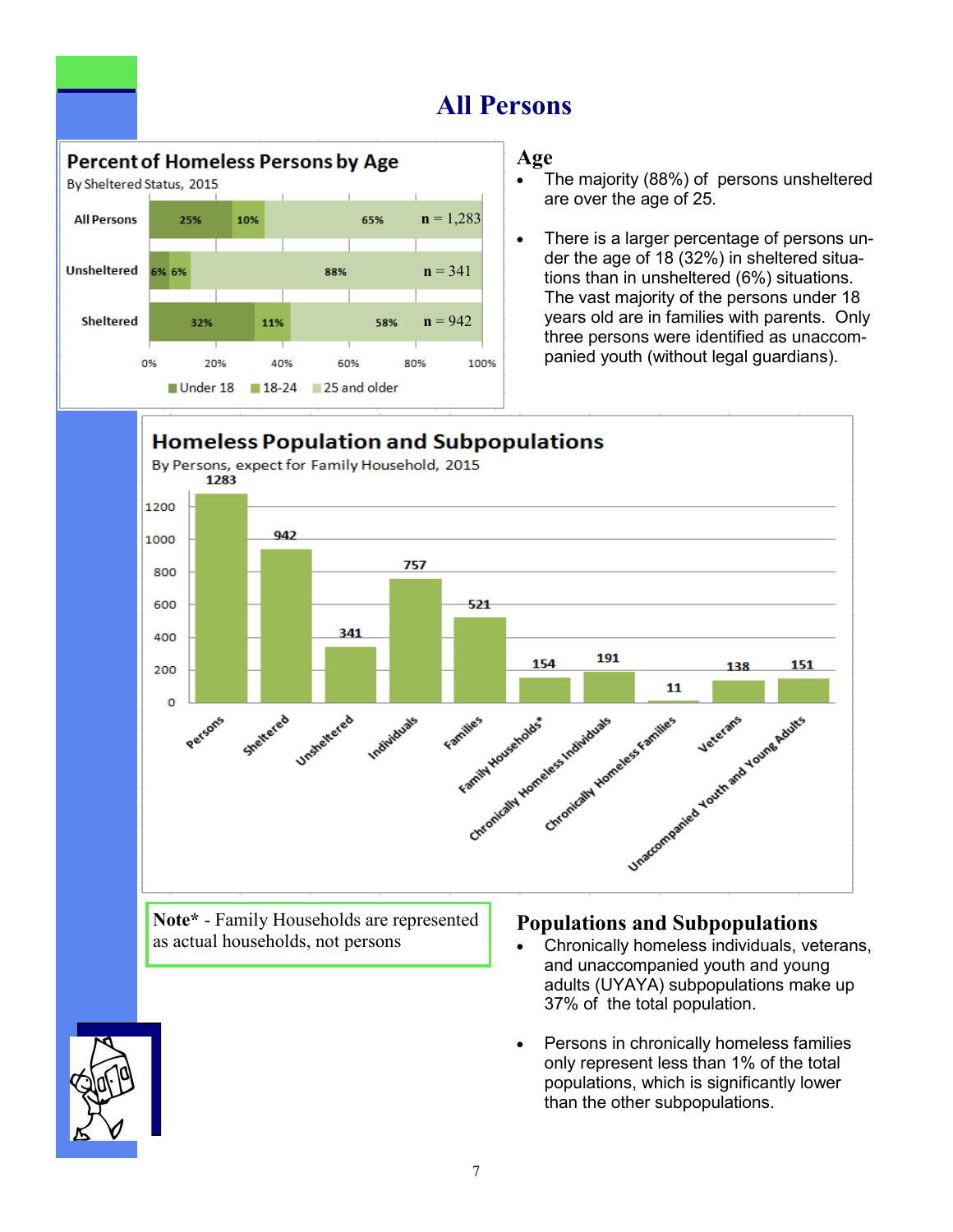# **All Persons**



#### **Persons with HIV/AIDS**

• Only 3 persons with HIV/AIDS (less than 1%) self-reported during the Point in Time count. Of those, two persons were unsheltered and one person was sheltered.

#### **Persons with Mental Health Disability**

- Two hundred thirty-nine (239) persons self-reported having a mental health disability (19% of all persons in PIT count).
- In the sheltered facilities, only 12% or 111 out of 942 persons reported a mental health disability.
- The larger percentage of persons with mental health disabilities slept in unsheltered locations (38% or 128 out of 341 persons).



#### **Persons with Mental Health Disability**

By % of Persons, 2015



#### **Persons with Substance Abuse Disability**

- Overall, 9 % of the total persons counted self-reported a history of substance abuse disability (115).
- Persons living in unsheltered locations during the PIT count had a higher percentage (21% or 71 out of 341 persons) of substance abuse disability in comparison to persons in temporary housing (5% or 44 out of 942 persons).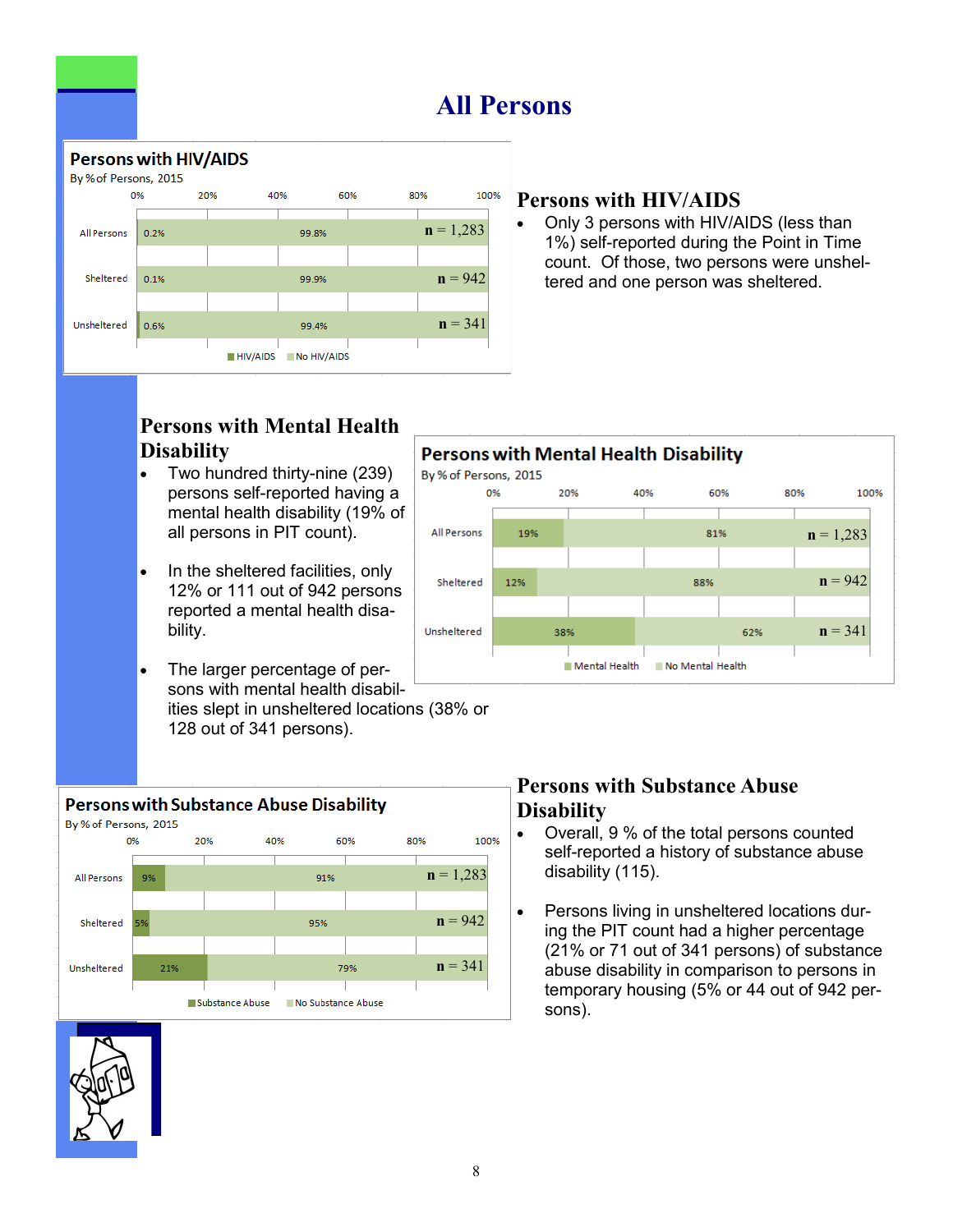

#### **Gender**

- Over half of persons counted were male (56% or 722 persons).
- Females accounted for 42% (or 538 persons) of the total count.
- Three persons identified themselves as transgender, making up less than 1%. Two persons were transgender female to male and one person was transgender male to female.
- A little over 1% (19 persons) refused to identify their gender in the Point in Time count.

#### **Race**

**All Persons**

- Almost three-quarters of the persons in the PIT count were White (48% or 616 persons) or African American (25% or 322 persons). According to the U.S. Census in 2014, Pierce County is made up of 76% White and 7% African American.
- About 13%, or 168 persons, selfidentified as having multiple races, which can be any combination of more than one race.
- The remainder of races self-identified were Hawaiian or Pacific Islander (6% or 73), American Indian (3% or 36), Asian (1% or 14) or Other, refused, or missing information (4% or 53).





#### **Ethnicity**

- The majority (77% or 992) of the persons in the Point in Time count were of non-Hispanic ethnicity.
- Approximately 13% self-identified as Hispanic or Latino (169).
- The remaining 10% (122 persons) refused to identify with Hispanic or non-Hispanic ethnicity.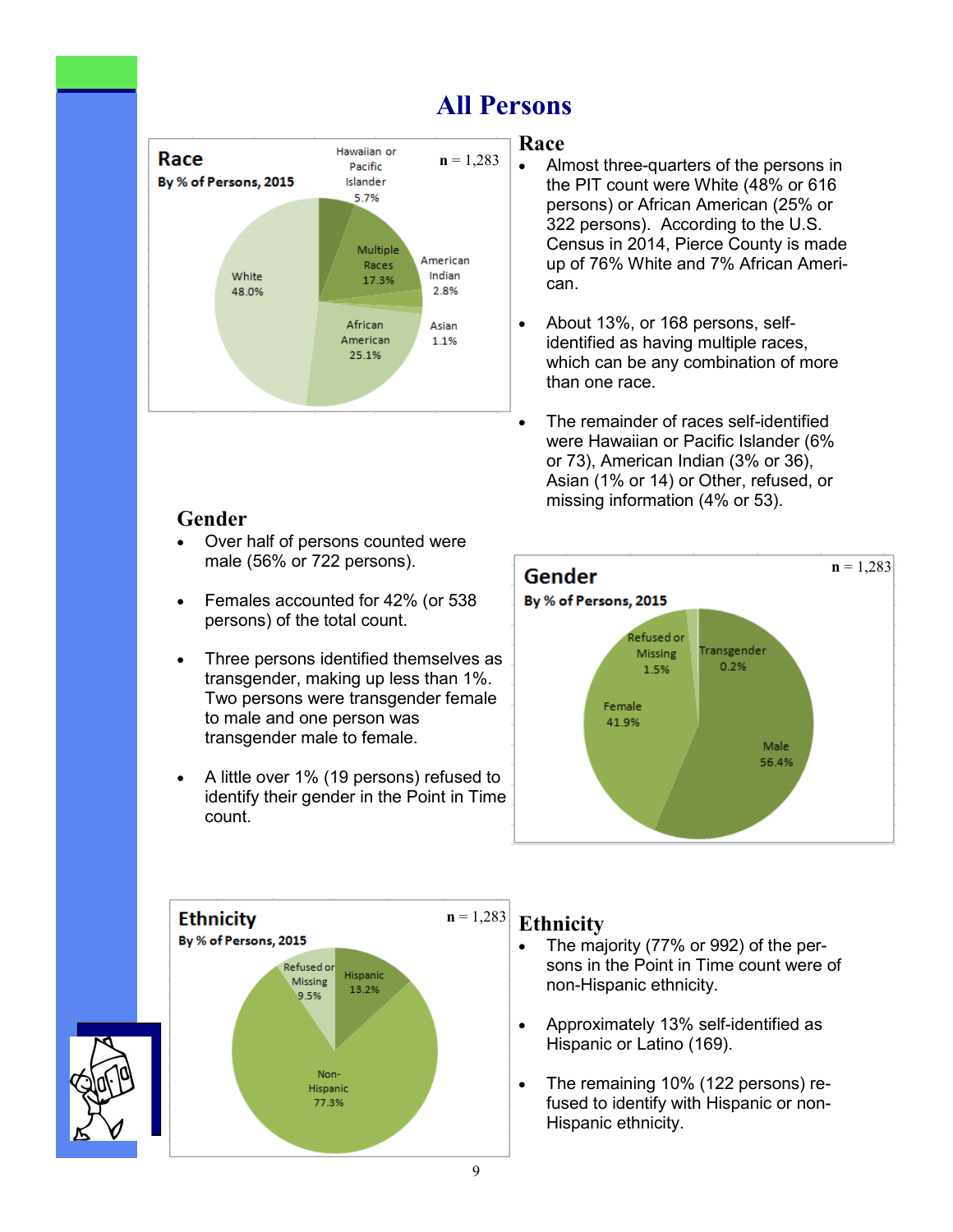# **Homeless Individuals**



#### **On a Single Night in January 2015**

- There were 757 persons from individual (single adult and couples with no children) households who experienced homelessness in Pierce County, representing 59% of homeless persons.
- Almost two-thirds (60%) of individuals experiencing homelessness, or 456 persons, were in temporary housing (emergency shelter or transitional housing programs). The remaining 40% of homeless individuals, or 301 persons, slept in an unsheltered location, such as on the streets, in cars, or place not meant for human habitation.
- The majority (89% or 671) of homeless individuals were over 24 in 2015. The remainder 11% (86 persons) were between 18 and 24.
- Over two-thirds (67% or 510) of the individuals sleeping in either sheltered and unsheltered locations were males. Of the 510 males, 61% (311) slept in a sheltered location, typically emergency shelters. The remaining 39% of males were in an unsheltered location (199).
- Thirty percent of the individuals were female (or 224). Over half of the 224 females (63% or 142 persons) were sheltered, while 37% were unsheltered (82 persons).
- The remaining 3% of the individuals are transgender, refused or are missing their gender.
- Of 456 sheltered persons, over 80% were White (276 or 61%) or African American (102 or 22%). Other racial groups made up 17% of the individuals.

- During the last six years, there has been a 9% increase in individuals experiencing homeless on a single night between 2010- 2015 (61 persons).
- Homelessness among individuals peaked in 2011 with 845 homeless individuals. The number fell in 2012 (19% from previous year) and 2013 (22% from previous year), but rose again in 2014.
- The overall increase between 2010 and 2015 was driven by 149 more individuals staying in an unsheltered . The increase in the number of individuals categorized as unsheltered is mainly the result of a change in methodology. People enrolled in a rapid re-housing program, but not yet housed at the time of the PIT, were counted as unsheltered (83 individuals).



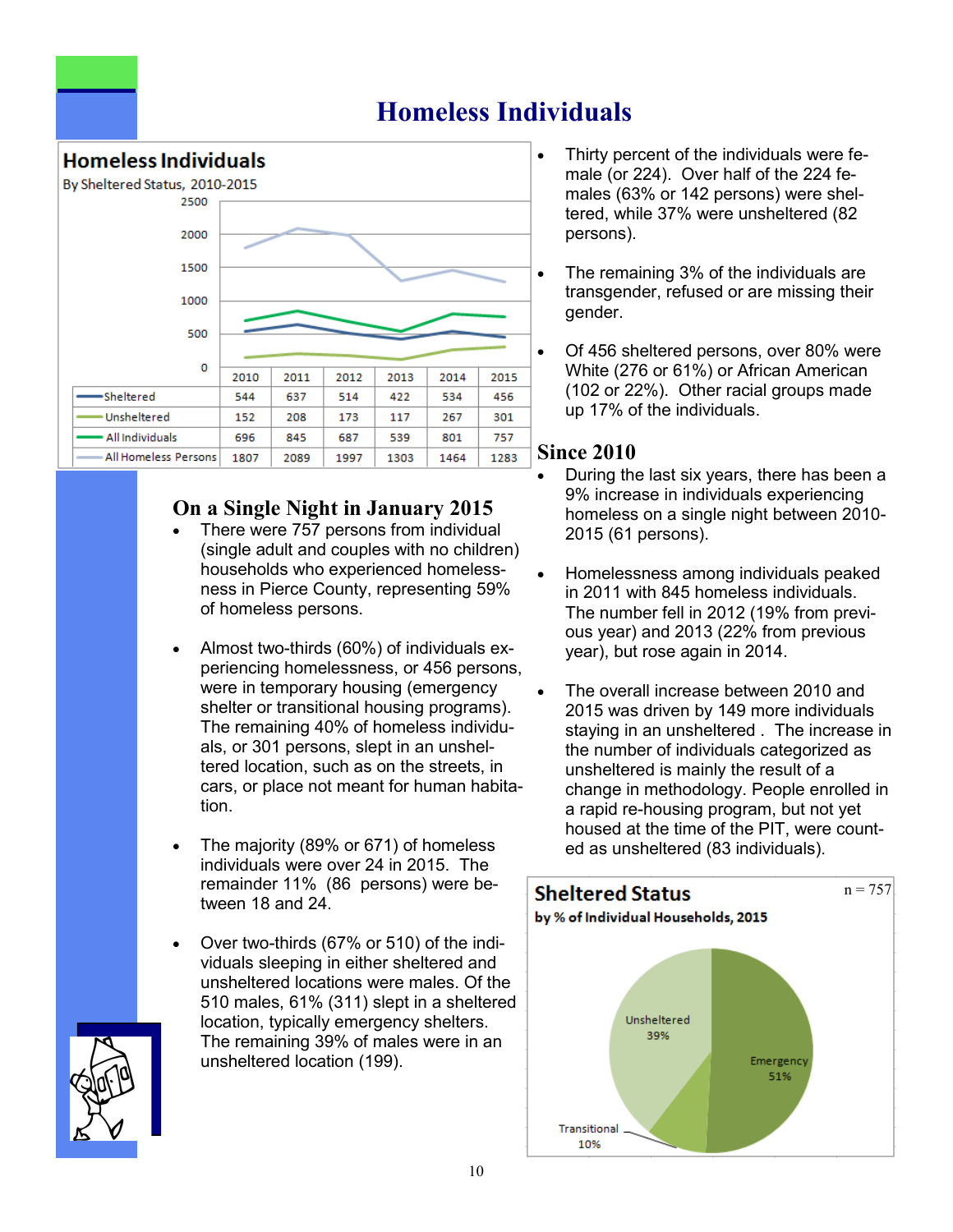# **Homeless Families**

#### **Homeless Families**



**Note** - The number of Sheltered Families and All Families are very similar and appears as one line, instead of two lines.

### **On a Single Night in January 2015**

- A total of 521 persons in 154 families were homeless in Pierce County, representing 41% of the homeless persons.
- The average household size per family was three people.
- Nearly all (92%) of the families experiencing homelessness, or 482 persons in 142 families, were in emergency shelter or transitional housing programs.
- The remaining 8% of homeless families (or 39 persons in 12 families) slept in an unsheltered location, such as on the streets, in cars, or place not meant for human habitation.
- Female heads of households were 77% (95) of families, while male heads of the household made up for 23% (29).
- Children under the age of 18 accounted for 60% (314) of the persons in family households.
- There were 109 children under the age of 5 in sheltered (97) and unsheltered (12) locations.



The largest racial groups for homeless

families were White (175 or 34%), African American (151 or 29%), and multiracial (103 or 19%). Native Hawaiian or Other Pacific Islander is 13% (67 persons). Smaller racial groups represented were American Indian or Alaska Native (14 or 3%), other or refused (9 or 1%) and Asian with less than 1% (2 persons).

- During the last six years, homelessness among families has declined by 54% (179 fewer families).
- The overall decline was driven by 228 fewer families staying in emergency shelters or transitional housing programs (a 38% decline) due mostly to reclassifying (in 2013) and converting (in 2014) family transitional housing to a permanent housing program, resulting in the elimination of 233 family units of transitional housing.
- The number of families sleeping in an unsheltered location is relatively low, but doubled by six families since 2010. The increase in the number of families categorized as unsheltered is mainly the result of a change in methodology. Families enrolled in a rapid re-housing program, but not yet housed at the time of the PIT, were counted as unsheltered (10 persons in 3 families).

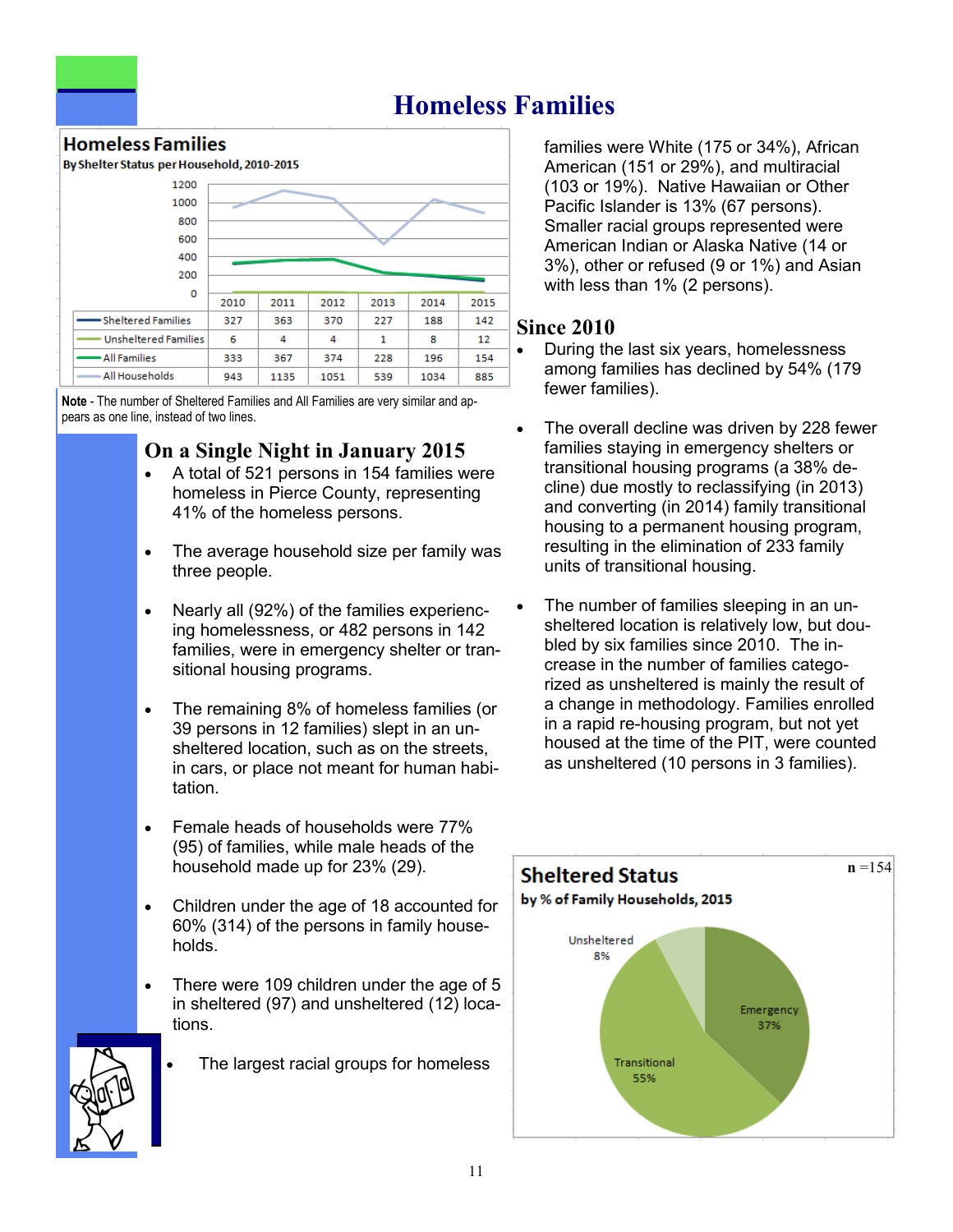# **Homeless Veterans**



#### **On a Single Night in January 2015**

- More than one tenth of the homeless persons are veterans in Pierce County (11% or 138).
- Compared to all homeless adults, fewer Veterans slept in emergency shelters and transitional housing (43% or 60 out of 138) than the percent of all homeless adults in sheltered locations (73% or 942 out of 1,283).
- Most veterans (91%) experienced homelessness as individuals (125 veterans). However, there were 13 veterans (9%) who had families with children.
- Females accounted for 9% (or 12 female veterans of 138) of the all homeless veterans. Only three female veterans were in families with children and in temporary housing. Eight female veterans were unsheltered and one sheltered without children.
- The majority of veterans were males (124 of 138). Of which, 92% (114 of 124) of the males were single individuals, while 10 male veterans were in families with children (8%). A little under half of the male veterans were sheltered (45% or 56) and the other half unsheltered (55% or 68).
- Fewer less than 1% of veterans were transgender or refused to identify; both individuals were unsheltered.
	- The largest racial groups for veterans were White (54% or 74) and African American (30% or 41), then followed by multiracial (12), other/ refused (6), American Indian (3), Asian (1) and Native Hawaiian (1).



 Over one-third (38%) of all veterans met the definition of chronically homeless (53 veterans of 138). Of the veterans chronically homeless, 11% (6 veterans) slept in a sheltered location, where as 89% (47 veterans) spent the night in an unsheltered location.

- Homelessness among veterans has not declined significantly since 2010 (2%).
- Starting in 2011, the U.S. Department of Housing and Urban Development (HUD) and the Department of Veterans Administration (VA) have funded a prevention and rapid re-housing program.
- During 2012 and 2013, Veteran homelessness dropped by 42% or 66 people from it's peak in 2011. This decline was due to clients staying at the VA's domiciliary and transitional housing programs, which are no longer counted as homeless beds.
- In 2015, the Point in Time Count Methodology Guide required clients enrolled in rapid rehousing but not yet housed at the time of the PIT to be classified as unsheltered. Half of the unsheltered veterans (39) were rapid rehousing clients but not yet housed.



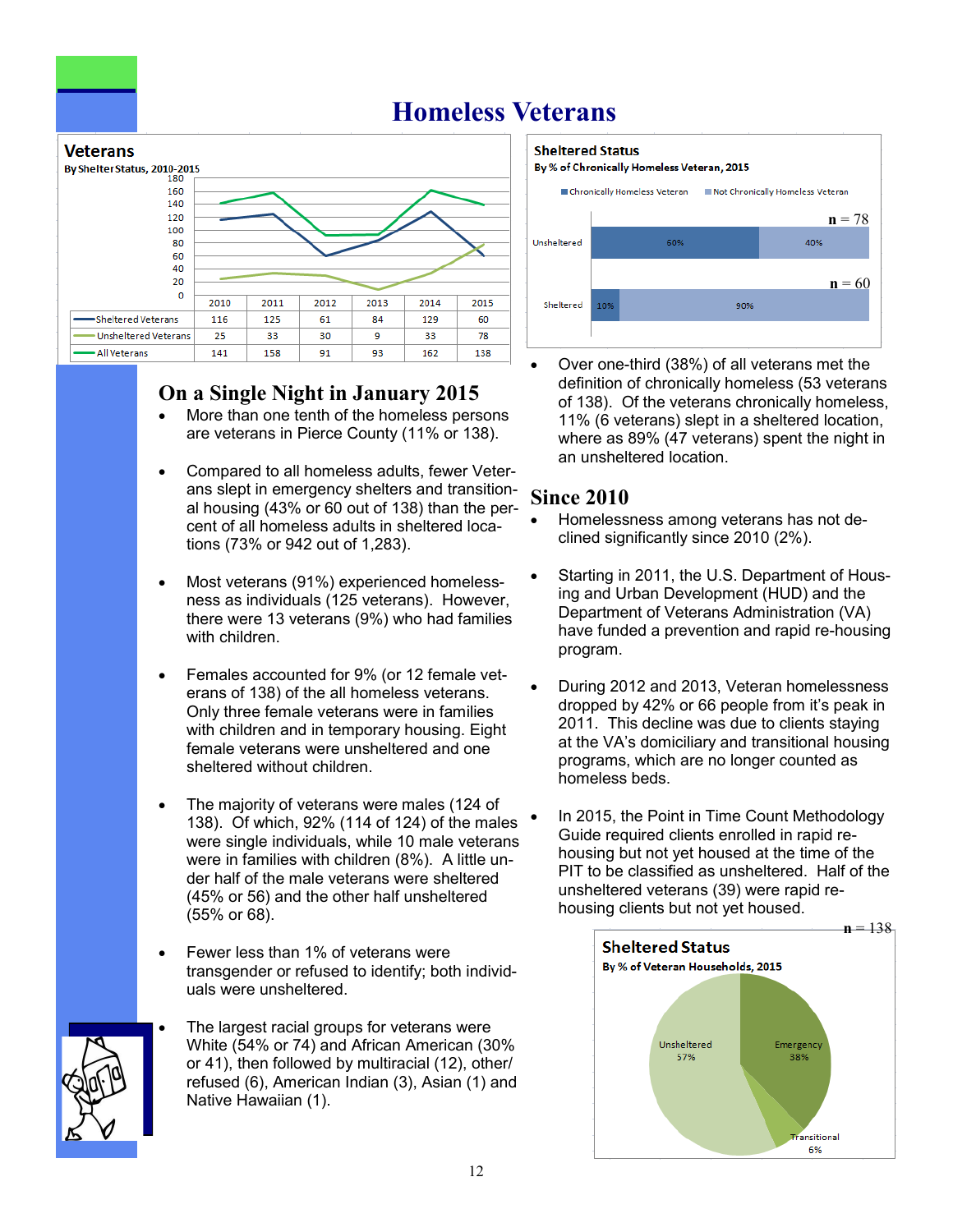# **Chronically Homeless Households**



#### **On a Single Night in January 2015**

- A total of 213 persons in individual and family households experiencing homelessness in Pierce County were reported to have chronic patterns of homelessness\*.
- Of the total number of chronically homeless persons, 95% were in individual households (202 of 213). This represents 26% of all persons in individual households (single adult or couples with no children).
- There were four families (11 persons) who met the definition of chronically homeless. Of those, three families were sheltered and one family was unsheltered.
- Two-thirds (130) of the chronically homeless households were individual households who slept in an unsheltered location, as where 35% (72) were individuals in a sheltered location.
- Within the individual households, there were more males (60% or 43) in emergency and transitional housing than females (40% or 29). Families consisted of three single female heads of households and one two parent household.
- Three quarters of the chronically homeless individuals in unsheltered locations were males (75% or 97 males). Less than one quarter (22% or 29 persons) were females in chronically homeless individual households. One



Note\* - A person who slept in a place not meant for habitation, emergency shelter, or transitional housing project for more than a year continuously or four episodes within the last three years and has a disability is determined "Chronically Homeless" by HUD's definition.

transgender and three unidentified gendered persons made up 3% of the groups staying in an unsheltered location.

- Chronic homelessness among individuals has increased overall (26% or 42 more persons) since 2010. However, in 2015, the number of unsheltered (130 individuals) is slightly below the highest point in 2011 (132 individuals).
- In sheltered locations, chronic homelessness among individuals started at 59 persons in 2010. In the next two years, the number increased by 81% and peaked, possibly due to an increase of 113 emergency shelter and transitional housing beds for individuals within those two years.
- Overall, there have been few family households classified as chronically homeless families since 2010. Families experiencing chronic homelessness have remained in the same range with a slight peak in 2011 to 18 persons in families.
- In 2015, there was a 28% decrease from 2012 due mainly to the reclassification of 156 transitional housing to permanent housing or converting to another housing project type.
- Pierce County has added 362 permanent supportive housing units for individuals since 2010. There is no data to explain the consistency of persons classified as chronically homeless, except that anecdotally, one PATH team has reported more individuals feeling comfortable with the homeless system and seeking assistance. It is possible that chronic homelessness was under-reported in the past.

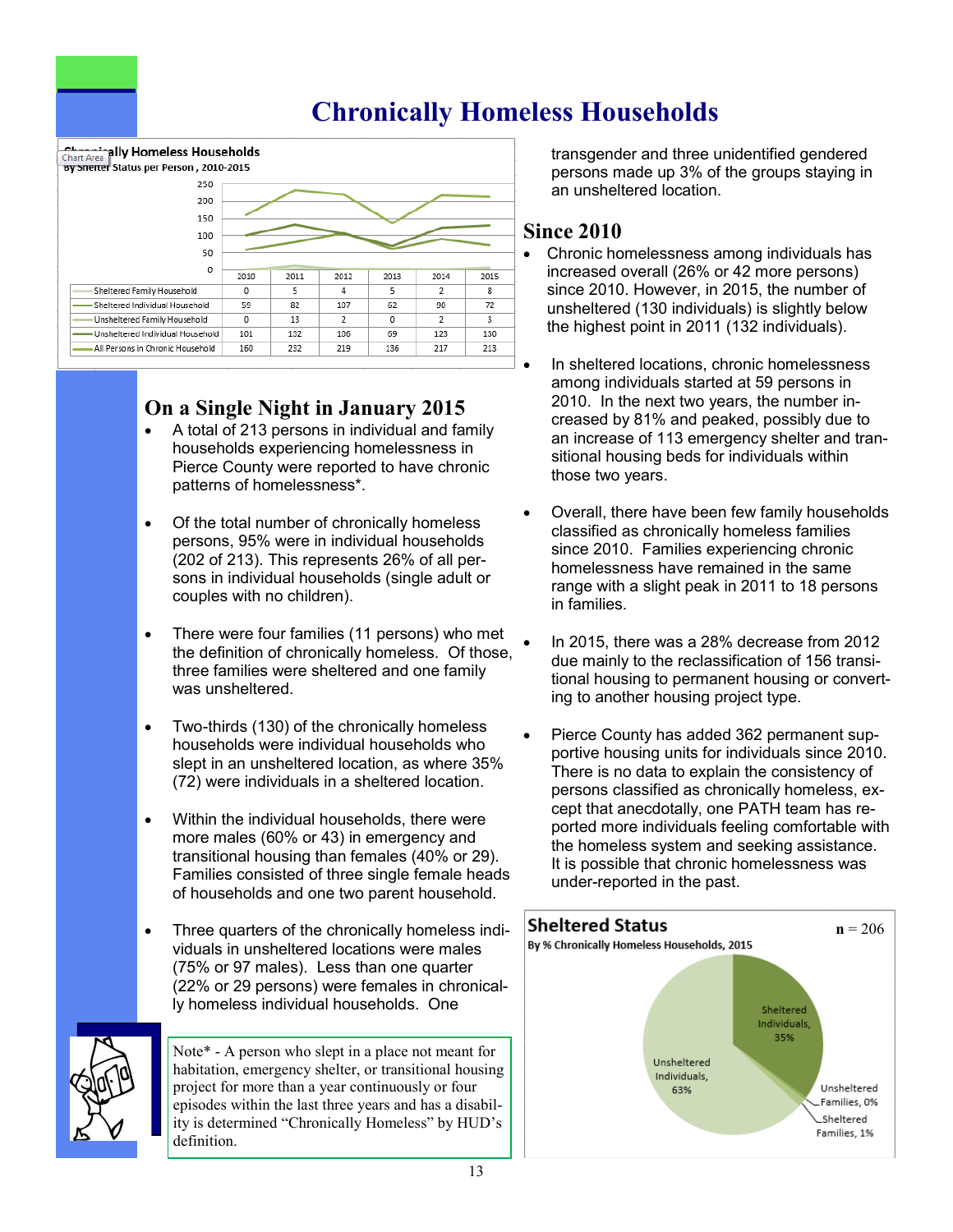

# **Individuals Housing Inventory**

#### **On a Single Night in January 2015**

- There were 1,102 annual single beds in emergency shelter, transitional housing, rapid rehousing, and permanent supportive housing projects. This does not include seasonal beds.
- Permanent supportive housing makes up 57% of housing serving individuals (631 beds). Emergency shelter is one quarter (29%) of housing beds serving individuals (317). Rapid re-housing programs served 83 persons (8%). Rapid re-housing beds are determined by caseload capacity during the Point in Time count. The remaining, 6% of single beds (71) are transitional housing.

 Ideally, our homeless housing system should be able to accommodate for the total number of individuals (single adults, couples with no children) needing shelter on any given night. The Gap in Service chart shows that only 49% of the individuals identified during the PIT count could have had a bed in either an emergency shelter or transitional housing unit; leaving 369 individuals without a bed to sleep for the night. More temporary housing beds should be made available for individuals in the Pierce County housing system.

#### **Since 2010**

- In Pierce County, there was emphasis to create more permanent supportive housing in 2005 and steady increase continued from 2010 to 2015 with 362 housing units added for individuals to end Chronic Homelessness. Most recently, Randall Townsend and Nativity House opened 85 units in late 2014. Surprisingly, the number of Chronically Homeless individuals has increased by 42 persons since 2010.
- In 2013, the Veterans Administration's domiciliary and transitional housing beds were no longer considered homeless beds, because veterans are not required to be homeless to sleep in the beds. This dropped the beds for individuals inventory by 115 beds.





**Note** - Gap in Service is the difference between the number of persons identified as homeless during the Point in Time count and the number of emergency shelter and transitional housing beds available on the Housing Inventory Chart (HIC). A positive number in the Gap in Service indicates the need for more housing beds during the Point in Time Count.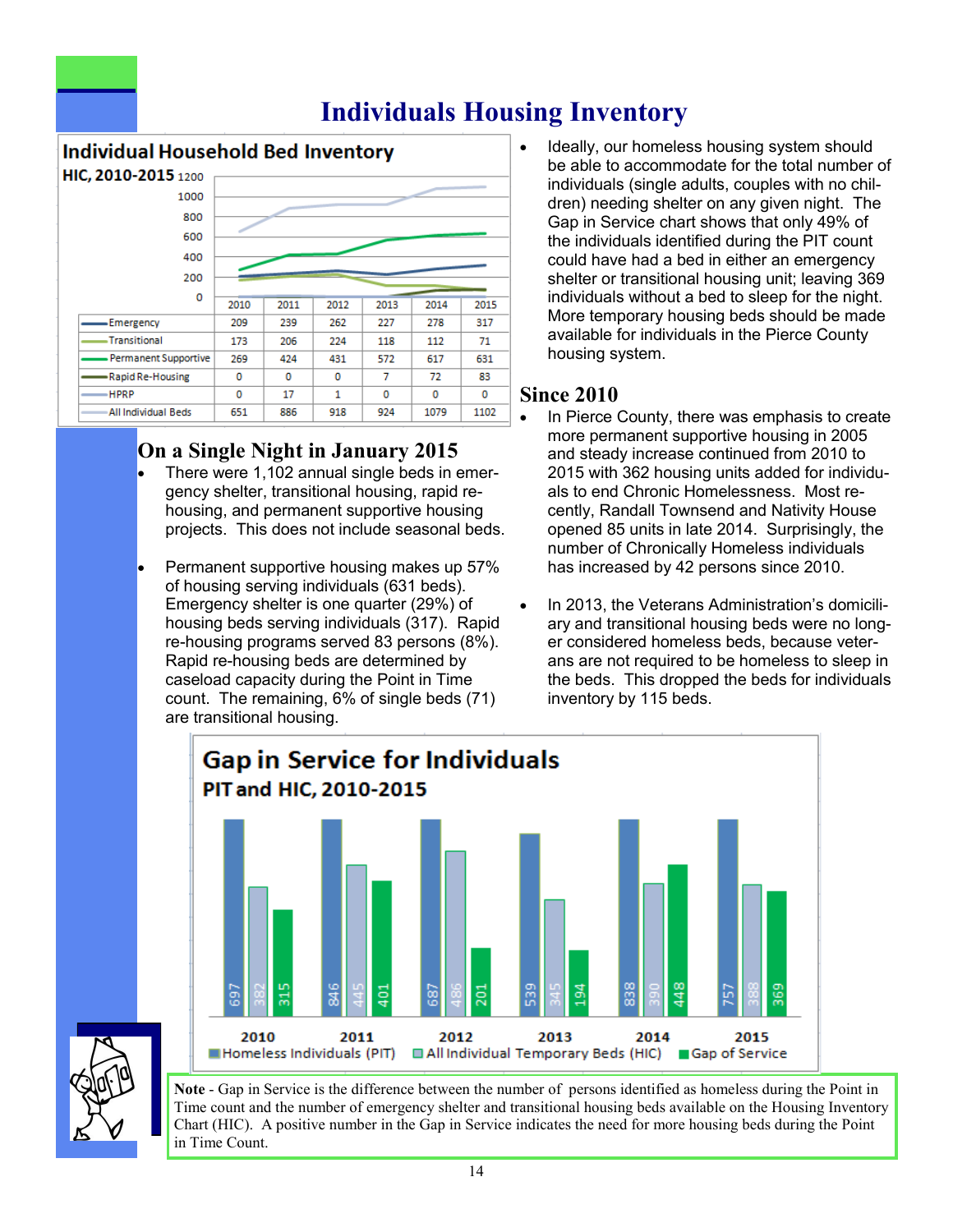# **Family Housing Inventory**

#### **Family Household Unit Inventory**



#### **On a Single Night in January 2015**

- There were 302 family units among emergency shelter, transitional housing, rapid re-housing, and permanent supportive housing projects.
- Approximately one-third (35%) of the occupied housing units for families are rapid re-housing (107). Again, rapid re-housing units are determined by active clients enrolled in the programs at the time of the Point in Time count. Another third (35%) of family units (107) are transitional housing. Emergency shelter is approximately one -quarter (22%) of housing units (67), and the remaining 7% is permanent supportive housing (21), which is targeted to chronically homeless families.

 On the night of January 22, families needing shelter on the night of the Point in Time count have a higher likely hood of having a bed than individuals.

#### **Since 2010**

- Changes in the inventory of family housing units reflects the system-wide focus on moving away from temporary housing (shelter and transitional housing) and towards permanent housing.
- In 2013, the number of transitional housing units declined by almost 50%, the result of a redefinition of the 173 "transition in place" units from temporary to permanent.
- The number of transitional housing units declined (60) during 2014 and continued to decline n 2015 with Pierce County's focus on aligning our housing system with families' need for permanent housing.
- The Gap in Service for Families chart compares the number of available emergency shelter and transitional housing units against the number of homeless families identified during the Point in Time count. The table shows available units on each night of the Point in Time count, which is possibly due to unit turnover.





**Note** - Gap in Service is the difference between the number of families identified as homeless during the Point in Time count and the number of emergency shelter and transitional housing family units available on the Housing Inventory Chart (HIC). A positive number in the Gap in Service indicates the need for more housing family units. A negative number indicates there were units vacant during the PIT count; this may be due to the turnover process that could take up to 14 days to fill.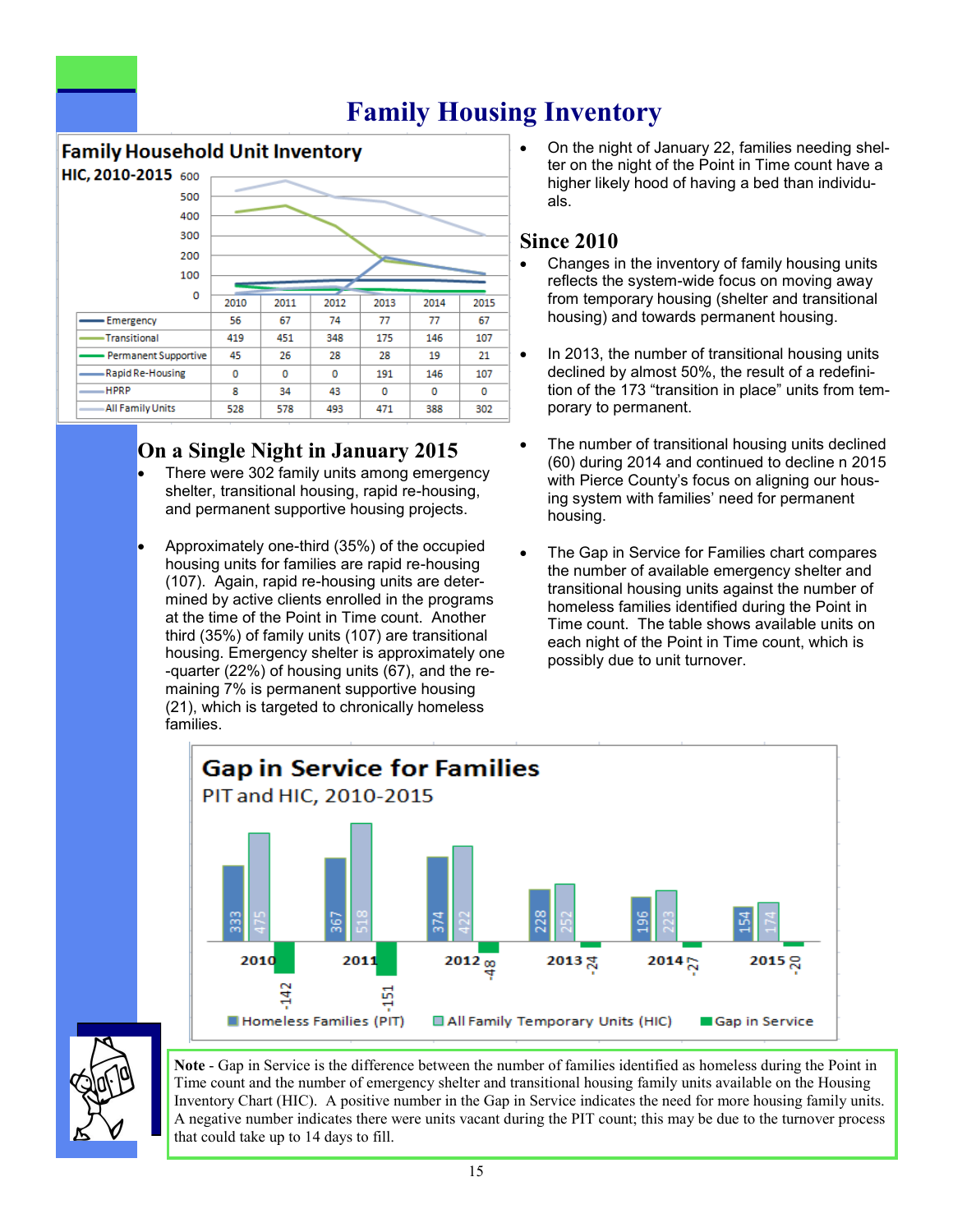# **Appendix A**

#### **2015 Point in Time Form**

Point In Time Survey - January 2015

**UNSHELTERED/LIVING WITH FAMILY OR FRIENDS** 



|                                                                                          |   | <b>Example FORM PER HOUSEHOLD</b>                                                                                                     |         | Current City/Town:                                            |  |  |
|------------------------------------------------------------------------------------------|---|---------------------------------------------------------------------------------------------------------------------------------------|---------|---------------------------------------------------------------|--|--|
| Location: Where did you stay on January 22nd? (choose one - applies to entire household) |   |                                                                                                                                       |         |                                                               |  |  |
|                                                                                          | o | Outdoors (street, tent, etc)                                                                                                          | $\circ$ | Temp. Living w/Family or Friends*                             |  |  |
|                                                                                          | o | Vehicle                                                                                                                               | o       | Currently in Hosp/Detox/Other facility*                       |  |  |
|                                                                                          | o | <b>Abandoned Building</b>                                                                                                             | o       | Currently in Jail*                                            |  |  |
|                                                                                          | o | <b>Structure Lacking Any of the Following Amenities</b><br>Drinking water, restroom, heat, ability to cook hot food, ability to bathe | o       | Emergency/Transitional Shelter<br>(Please write shelter name) |  |  |
| Have you been continuously homeless for a year or more? O Yes<br>O No                    |   |                                                                                                                                       |         |                                                               |  |  |

How many episodes of homelessness have you had in the past 3 years? Q Less than 4 Q At least 4

|                           | <b>Household Information</b><br>(Please enter each HH member below. Use additional form if household has more than four members.)                       |  |      |                                                           |                             |                                                  |                                     |                                     |                              |                            |                                    |                             |                                            |                                                        |          |
|---------------------------|---------------------------------------------------------------------------------------------------------------------------------------------------------|--|------|-----------------------------------------------------------|-----------------------------|--------------------------------------------------|-------------------------------------|-------------------------------------|------------------------------|----------------------------|------------------------------------|-----------------------------|--------------------------------------------|--------------------------------------------------------|----------|
|                           | How many people are in your household? Adults: Children:                                                                                                |  |      |                                                           |                             |                                                  |                                     | <b>Disabilities</b>                 |                              |                            |                                    |                             |                                            |                                                        |          |
|                           | Last Known Permanent City<br>ZIP                                                                                                                        |  |      |                                                           |                             |                                                  | Check all that apply to each client |                                     |                              |                            |                                    |                             |                                            |                                                        |          |
|                           | Relation to Head of Initials of First Birth Date<br>Household or Self   & Last Name   (or if refused;<br>(Spouse/Partner/Child/Etc.)(John Smith = J.S.) |  | Age) | Gender<br>(M, F, TransgenderM to F,<br>TransgenderF to M) | Race* (enter all that apply | Et hnicity (Hispani: (H) or<br>Non-Hispanic (N)) | Domestic Violence<br>Survivor       | Served in the military<br>(veteran) | ٠<br>٠<br>Sexual Orientation | Chronic Substance<br>Abuse | Physical Disability<br>(Permanent) | Developmental<br>Disability | (Substartial & Long-Term)<br>Mental Health | (Permanantly Disabling)<br>Chronic Health<br>Condition | HIV/AIDS |
| Adults                    | Self                                                                                                                                                    |  |      |                                                           |                             |                                                  |                                     |                                     |                              |                            |                                    |                             |                                            |                                                        |          |
| (18 yrs or<br>older)      |                                                                                                                                                         |  |      |                                                           |                             |                                                  |                                     |                                     |                              |                            |                                    |                             |                                            |                                                        |          |
|                           |                                                                                                                                                         |  |      |                                                           |                             |                                                  |                                     |                                     |                              |                            |                                    |                             |                                            |                                                        |          |
|                           |                                                                                                                                                         |  |      |                                                           |                             |                                                  |                                     |                                     |                              |                            |                                    |                             |                                            |                                                        |          |
| Children<br>(0 to 17 yrs) |                                                                                                                                                         |  |      |                                                           |                             |                                                  |                                     |                                     |                              |                            |                                    |                             |                                            |                                                        |          |
|                           |                                                                                                                                                         |  |      |                                                           |                             |                                                  |                                     |                                     |                              |                            |                                    |                             |                                            |                                                        |          |

| Circumstances that Caused Your Homelessness (check all that apply) |                                                                  |                                            |                                             |  |  |  |
|--------------------------------------------------------------------|------------------------------------------------------------------|--------------------------------------------|---------------------------------------------|--|--|--|
| □ Alcohol/Substance Abuse                                          | $\Box$ Primarily Economic Reasons                                | $\Box$ Displacement/lost temp. living sit. | $\Box$ Language Barrier                     |  |  |  |
| <b>Domestic Violence</b><br>□<br>(including SexTrafficking)        | $\Box$ Job Loss                                                  | □ Aged out of Foster Care                  | □ Out of Home Youth                         |  |  |  |
| $\Box$ Mental Illness                                              | $\Box$ Eviction                                                  | $\Box$ Discharged from an Institution      | $\Box$ Transient on the Road                |  |  |  |
| Family Crisis/Break-up                                             | $\Box$ Lack of Childcare                                         | □ Lack of Job Skills                       | $\Box$ Don't Know                           |  |  |  |
| $\Box$ Illness/Health Problems                                     | □ Medical Costs                                                  | □ Conviction (misdemeanor/felony)          | $\Box$ Refused                              |  |  |  |
|                                                                    |                                                                  |                                            |                                             |  |  |  |
| Source(s) of Household Income and Benefits (check all that apply)  |                                                                  |                                            |                                             |  |  |  |
| $\Box$ None                                                        | <b>Public Assistance</b><br>(Food Stamps TANE Medicare/Medicaid) |                                            | $\Box$ Farm/Other Migrant Agricultural Work |  |  |  |

| $\Box$ $\Box$                           | (Food Stamps, TANF, Medicare/Medicaid) | $\Box$ remmy output impressional equation of $\alpha$ |
|-----------------------------------------|----------------------------------------|-------------------------------------------------------|
| $\Box$ Veterans Administration Benefits | Disability Public Assistance (ABD)     | $\Box$ Employed Full-time at Low-wage Job             |
| $\Box$ Unemployment Insurance           | $\Box$ Social Security                 | $\Box$ Part-time Work $\Box$ Child Support            |
| L □ L&I/Workers' Compensation           | $\Box$ Relatives, Partners or Friends  | $\Box$ Don't Know<br>$\Box$ Refused                   |